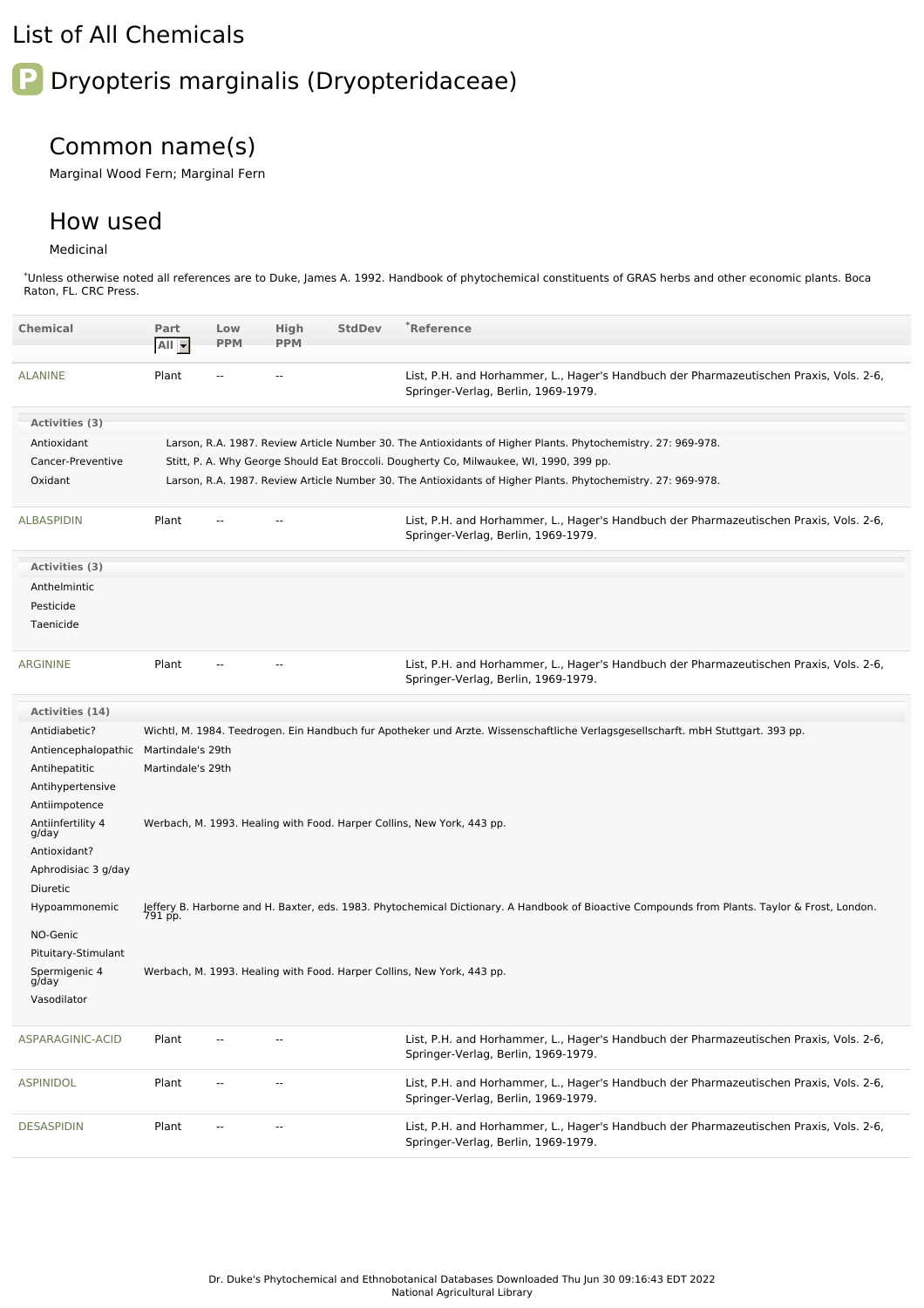| <b>Activities (4)</b>                                                       |                                                                                                                                                                                   |        |                                                                                                                                        |  |  |  |  |  |
|-----------------------------------------------------------------------------|-----------------------------------------------------------------------------------------------------------------------------------------------------------------------------------|--------|----------------------------------------------------------------------------------------------------------------------------------------|--|--|--|--|--|
| Anthelmintic 200 mg/man<br>AntiEBV<br>Antitumor-Promoter<br>Chemopreventive |                                                                                                                                                                                   |        | Martindale's 28th                                                                                                                      |  |  |  |  |  |
| <b>FLAVASPIDIC-ACID</b><br>Plant                                            | $\sim$                                                                                                                                                                            | $\ast$ |                                                                                                                                        |  |  |  |  |  |
| GABA<br>Plant                                                               |                                                                                                                                                                                   |        | List, P.H. and Horhammer, L., Hager's Handbuch der Pharmazeutischen Praxis, Vols. 2-6,<br>Springer-Verlag, Berlin, 1969-1979.          |  |  |  |  |  |
| <b>Activities (22)</b>                                                      |                                                                                                                                                                                   |        |                                                                                                                                        |  |  |  |  |  |
| Analeptic                                                                   |                                                                                                                                                                                   |        |                                                                                                                                        |  |  |  |  |  |
| Anticephalagic                                                              |                                                                                                                                                                                   |        |                                                                                                                                        |  |  |  |  |  |
| Anticerebrotic                                                              | Jeffery B. Harborne and H. Baxter, eds. 1983. Phytochemical Dictionary. A Handbook of Bioactive Compounds from Plants. Taylor &<br>Frost, London. 791 pp.                         |        |                                                                                                                                        |  |  |  |  |  |
| Antichoreic 1-32 g/man/day                                                  | Martindale's 29th                                                                                                                                                                 |        |                                                                                                                                        |  |  |  |  |  |
| Anticonvulsant 4,120 mg/kg ipr<br>mus                                       | Borchard, R. E., Barnes, C. D., and Eltherton, L. G. 1991. Drug Dosage in Laboratory Animals: A Handbook. (3rd Ed.) The Telford Press,<br>Inc., P. O. Box 287, Caldwell NJ 07006. |        |                                                                                                                                        |  |  |  |  |  |
| Antihypertensive 1,000-4,000<br>mg/man/day                                  |                                                                                                                                                                                   |        |                                                                                                                                        |  |  |  |  |  |
| Antiinsomniac                                                               |                                                                                                                                                                                   |        |                                                                                                                                        |  |  |  |  |  |
| Antilethargic                                                               |                                                                                                                                                                                   |        |                                                                                                                                        |  |  |  |  |  |
| Antistress                                                                  |                                                                                                                                                                                   |        |                                                                                                                                        |  |  |  |  |  |
| Antitinnitic                                                                |                                                                                                                                                                                   |        |                                                                                                                                        |  |  |  |  |  |
| Anxiolytic                                                                  |                                                                                                                                                                                   |        |                                                                                                                                        |  |  |  |  |  |
| CNS-Inhibitor 2,500 mg/kg scu<br>mus                                        | Borchard, R. E., Barnes, C. D., and Eltherton, L. G. 1991. Drug Dosage in Laboratory Animals: A Handbook. (3rd Ed.) The Telford Press,<br>Inc., P. O. Box 287, Caldwell NJ 07006. |        |                                                                                                                                        |  |  |  |  |  |
| CNS-Inhibitor 0.1 mg/kg ivn cat                                             | Borchard, R. E., Barnes, C. D., and Eltherton, L. G. 1991. Drug Dosage in Laboratory Animals: A Handbook. (3rd Ed.) The Telford Press,<br>Inc., P. O. Box 287, Caldwell NJ 07006. |        |                                                                                                                                        |  |  |  |  |  |
| CNS-Inhibitor 100 mg/kg ivn dog                                             | Borchard, R. E., Barnes, C. D., and Eltherton, L. G. 1991. Drug Dosage in Laboratory Animals: A Handbook. (3rd Ed.) The Telford Press,<br>Inc., P. O. Box 287, Caldwell NJ 07006. |        |                                                                                                                                        |  |  |  |  |  |
| Cardiovascular 208 ivn dog                                                  | Inc., P. O. Box 287, Caldwell NJ 07006.                                                                                                                                           |        | Borchard, R. E., Barnes, C. D., and Eltherton, L. G. 1991. Drug Dosage in Laboratory Animals: A Handbook. (3rd Ed.) The Telford Press, |  |  |  |  |  |
| Diuretic 1,500-4,000<br>mg/man/day                                          |                                                                                                                                                                                   |        |                                                                                                                                        |  |  |  |  |  |
| Hypotensive 1,000-4,000 mg/day                                              |                                                                                                                                                                                   |        |                                                                                                                                        |  |  |  |  |  |
| Neuroinhibitor                                                              |                                                                                                                                                                                   |        |                                                                                                                                        |  |  |  |  |  |
| Neurotoxic (to birds)                                                       | Frost, London. 791 pp.                                                                                                                                                            |        | Jeffery B. Harborne and H. Baxter, eds. 1983. Phytochemical Dictionary. A Handbook of Bioactive Compounds from Plants. Taylor &        |  |  |  |  |  |
| Neurotransmitter                                                            |                                                                                                                                                                                   |        |                                                                                                                                        |  |  |  |  |  |
| Sedative                                                                    |                                                                                                                                                                                   |        |                                                                                                                                        |  |  |  |  |  |
| Tranquilizer                                                                |                                                                                                                                                                                   |        | Werbach, M. 1993. Healing with Food. Harper Collins, New York, 443 pp.                                                                 |  |  |  |  |  |
| GAMMA-<br>Plant<br>AMINOBUTYRIC-ACID                                        |                                                                                                                                                                                   |        | List, P.H. and Horhammer, L., Hager's Handbuch der Pharmazeutischen Praxis, Vols. 2-6,<br>Springer-Verlag, Berlin, 1969-1979.          |  |  |  |  |  |